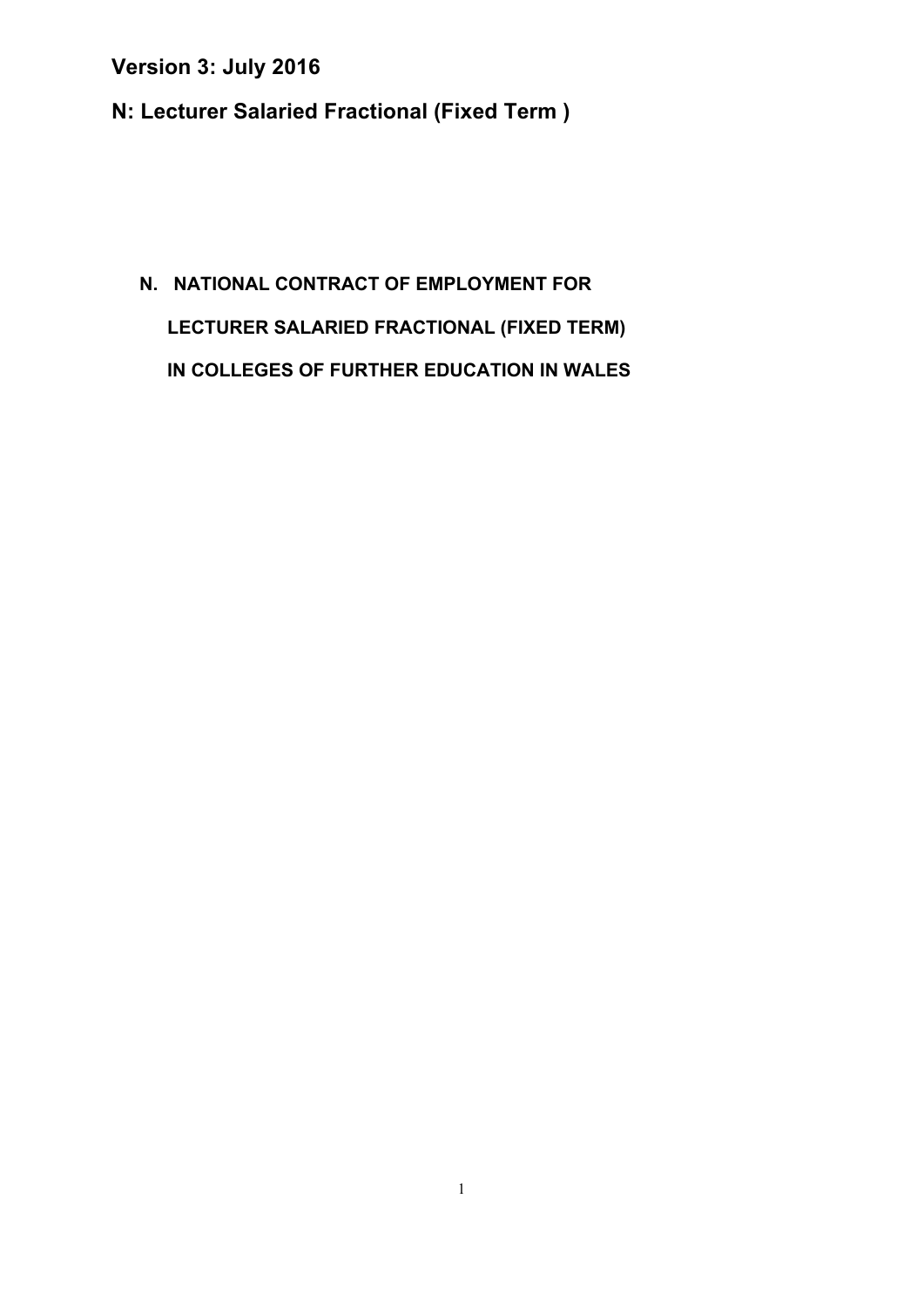# **N: Lecturer Salaried Fractional (Fixed Term )**

**THE EMPLOYER:** [Name and address of Corporation<sup>1</sup>] ("the Corporation") **THE EMPLOYEE: [**Name and address of Employee**] DATE OF ISSUE**: ………………………………………

#### **1. Date of Commencement**

- 1.1 Your employment commenced/shall commence on  $\lceil \cdot \rceil$  and will continue until  $\lceil \bullet \rceil$ .
- 1.2 Your period of continuous employment [will begin/began] on [ $\cdot$ ].
- 1.3 If you are made redundant your period of service with certain other employers will be aggregated with your service with the Corporation for the purpose of determining your redundancy payment. This is in accordance with the Redundancy Payments (Continuity of Employment in Local Government, Etc) (Modification) Order 1999 as amended from time to time.
- 1.4 Your appointment is made in accordance with the Corporation's recruitment and selection procedures and may be subject to the receipt of a satisfactory enhanced DBS disclosure and two satisfactory professional references.

#### **2. Duration**

The Employment shall commence on [ ●] and, subject to both the probationary period and termination provisions, shall continue until [●].

#### **3. Probationary Period**

<u> 1989 - Jan Samuel Barbara, político establecido de la provincia de la provincia de la provincia de la provinci</u>

The first 9 months of your employment will be a probationary period, during which your suitability for the position to which you have been appointed will be assessed. The Corporation reserves the right to extend your probationary period if, in its opinion, circumstances so require. During your probationary period, or at the end of it, your employment may be terminated either by you or by the Corporation on giving one month's written notice. You will be deemed to have passed your probationary period unless you are notified otherwise in writing.

 $1$  Not all colleges have Corporations. In this document the term 'Corporation' includes governing bodies or other supervisory boards.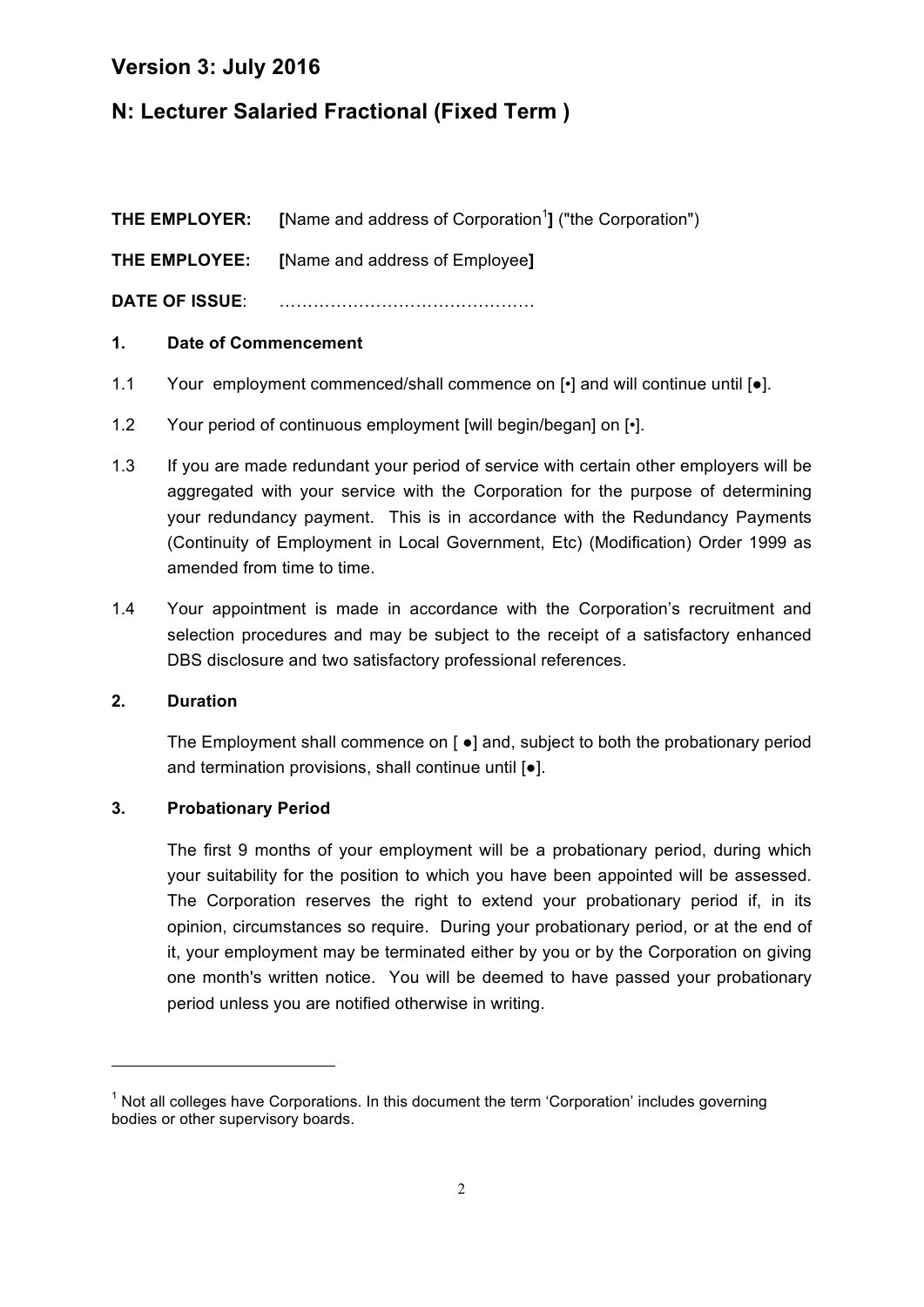# **N: Lecturer Salaried Fractional (Fixed Term )**

#### **4. Duties**

- 4.1 You will be employed as [job title] and your duties are those as specified within your Job Description together with any lawful and reasonable instruction given to you.
- 4.2 You may be required in pursuance of your duties to perform services not only for the Corporation but also for any Subsidiary which the Corporation has or may acquire in the future.
- 4.3 You are expected to work flexibly and efficiently, to maintain the highest professional standards and to promote and implement the policies of the Corporation consistent with the role.
- 4.4 You will be expected to comply with any policies and procedures commensurate with your role which the Corporation may from time to time issue to ensure the efficient operation of its business and the welfare and interests of its students and employees.

#### **5. Remuneration**

#### 5.1 Starting Salary

Your salary will be based on the Full Time Equivalent salary of [INSERT £•] per annum in accordance with the national pay scale pertinent to your role with your appointment on [INSERT GRADE]. Your pro-rata salary will be [INSERT £•] per annum based on the proportion of a full time equivalent, "FTE", as set out in Clause 10.1. Your salary is payable monthly in arrears by direct credit transfer.

#### 5.2 Salary progression

Your salary progression will be determined in accordance with the salary scales set out in the national pay scales pertinent to your role.

#### 5.3 Additional payments

You acknowledge that you will not receive further remuneration in respect of such additional hours if you do not exceed your agreed contracted annual teaching hours. Additional hours worked over and above your agreed contracted annual teaching hours will be paid at the hourly rate derived from your salary.

#### **6. Place of Work**

6.1 Your primary place of work will be the Corporation's premises at [INSERT •].

*Optional*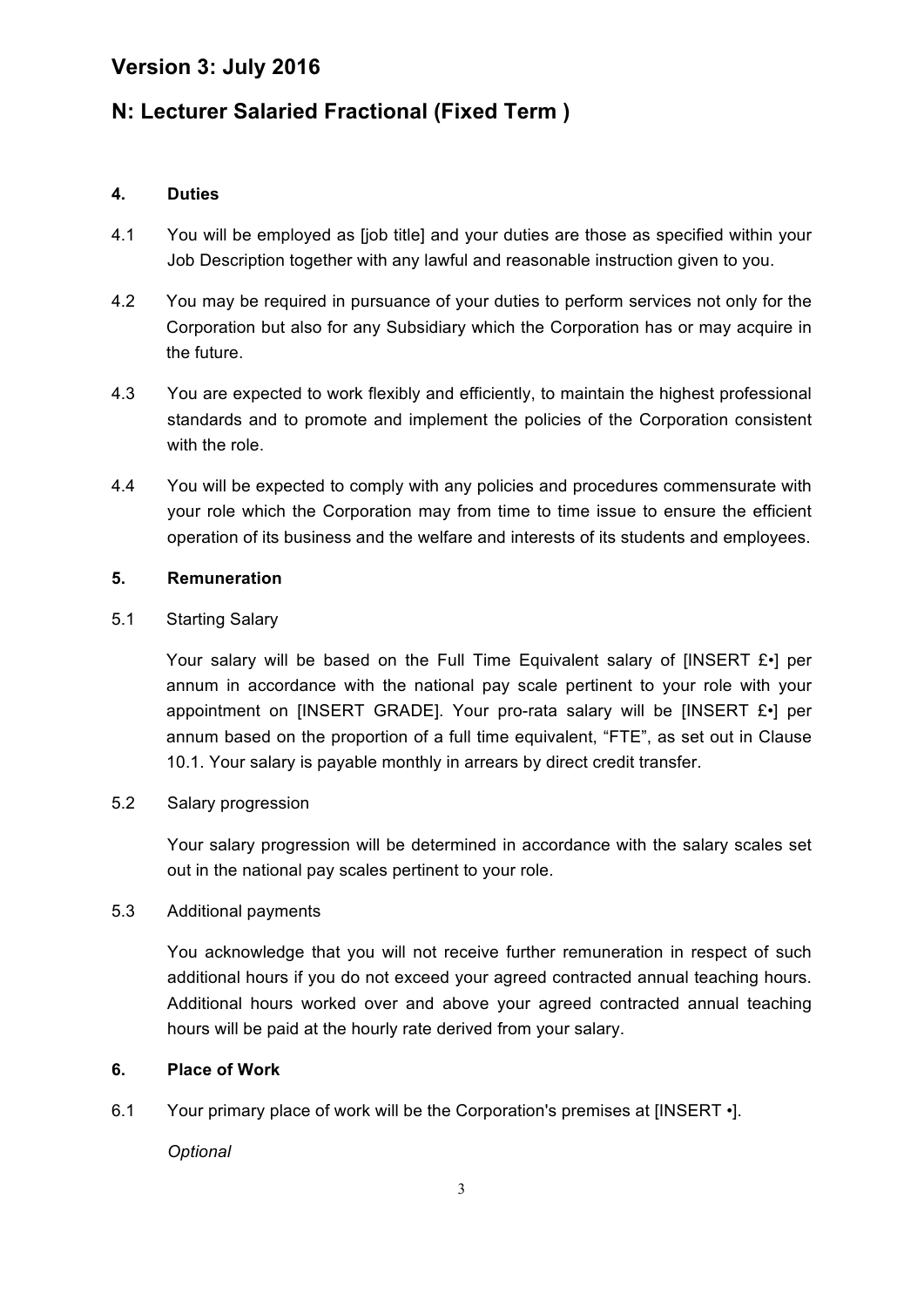# **N: Lecturer Salaried Fractional (Fixed Term )**

Your duties will also require you to work at [INSERT locations] .

6.2 In the event that there is an organisational need to change your primary place of work on an indefinite basis, this will be subject to consultation and agreement with you.

#### **7. Mobility**

- 7.1 There may also be a business need to travel and work on a temporary basis at any premises which the Corporation currently has or may subsequently acquire or at any premises at which it may from time to time provide services. This would be subject to discussion and agreement giving due regard to the following considerations:
	- The location and arrangements for travel and subsistence;
	- The length of the working day with increased travel time;
	- The hours of work;
	- The timescale and duration of the proposed arrangements;
	- The employee's personal and family circumstances.
- 7.2 From time to time you may be required to travel and work on a temporary basis at locations outside the UK and for a period of no more than 4 weeks subject to the arrangements set out in Clause 7.1.

#### **8. Appraisal and Continuing Professional Development**

- 8.1 You are required to participate in the staff appraisal scheme including performance management and review (PMAR), approved by the Corporation;
- 8.2 You are required, subject to the National Agreement on Lecturer's Workload Allocation for Further Education Colleges in Wales, to take part in continuing professional development.
- 8.3 Full details of the Corporation's policy in relation to Continuing Professional Development can be found at [INSERT link].

#### **9. Requirement for Teaching Qualification**

9.1 Lecturers employed in a further education institution after  $1<sup>st</sup>$  July 2002 are required to obtain within the relevant time scales, teaching qualifications prescribed by the Further Education Teachers Qualifications (Wales) Regulations 2002 as amended from time to time.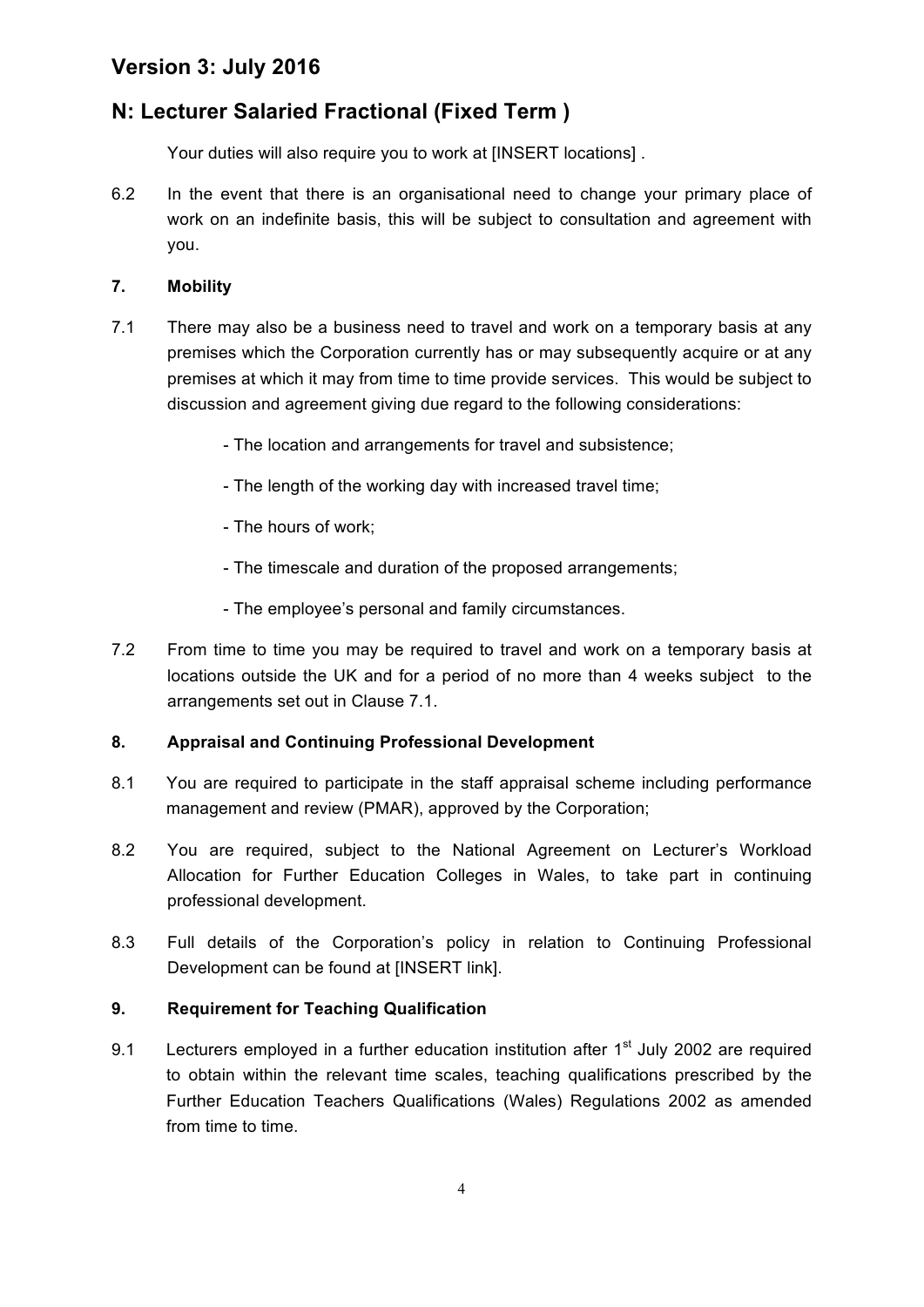# **N: Lecturer Salaried Fractional (Fixed Term )**

9.2 The Corporation will review with you, either prior to commencement of employment or shortly thereafter, the qualifications required for the post that you are to fill and will provide such assistance as it deems reasonable to enable you, if required, to secure requisite qualifications. In the event that you fail to secure the requisite qualifications within the period specified in the Regulations, the Corporation may have no alternative but to terminate your employment and to this end the Corporation reserves the right notwithstanding any other provisions of this contract, to terminate your employment by giving notice in accordance with Clause 35.1

#### **10. Working Hours**

- 10.1 You will be expected to work such hours as are reasonably necessary for the proper performance of your duties and responsibilities, with a normal working week of [INSERT •] hours, representing a proportion of [INSERT •] FTE.
- 10.2 Your schedule of teaching may include up to two evenings per week and no more than five days per week. Further details are contained in the National Agreement on Lecturer's Workload Allocation for Further Education Colleges in Wales.
- 10.3 You may sometimes be requested to work on a Bank or Public Holiday, in which case you will be given time off in lieu, should you agree to this, or payment in accordance with the Corporation's policy.
- 10.4 You will be entitled to work up to 5 hours (pro-rata) per teaching week away from the Corporation's premises. The timing of these hours will be subject to agreement by your line manager.

#### **11. Holidays**

- 11.1 You are entitled to [INSERT DAYS/HOURS] paid annual leave in each holiday year (being the period from 1st September to 31st August), and a pro-rata entitlement of 8 Bank and Public Holidays normally observed in Wales and a pro-rata entitlement of up to 5 efficiency days. Your holidays are derived from a full time equivalent entitlement of 46 days. Your annual leave will accrue on the basis of  $1/12<sup>th</sup>$  of your annual entitlement for each month of completed service.
- 11.2 The Corporation reserves the right to schedule a number of closure days in the Annual Calendar, in the interest of efficiency. Where the total number of such days do not exceed 5 per annum, you will not be required to use your annual leave entitlement. Where the Corporation schedules more than 5 such days per annum, days in excess of your pro-rata entitlement must be taken as part of your annual leave.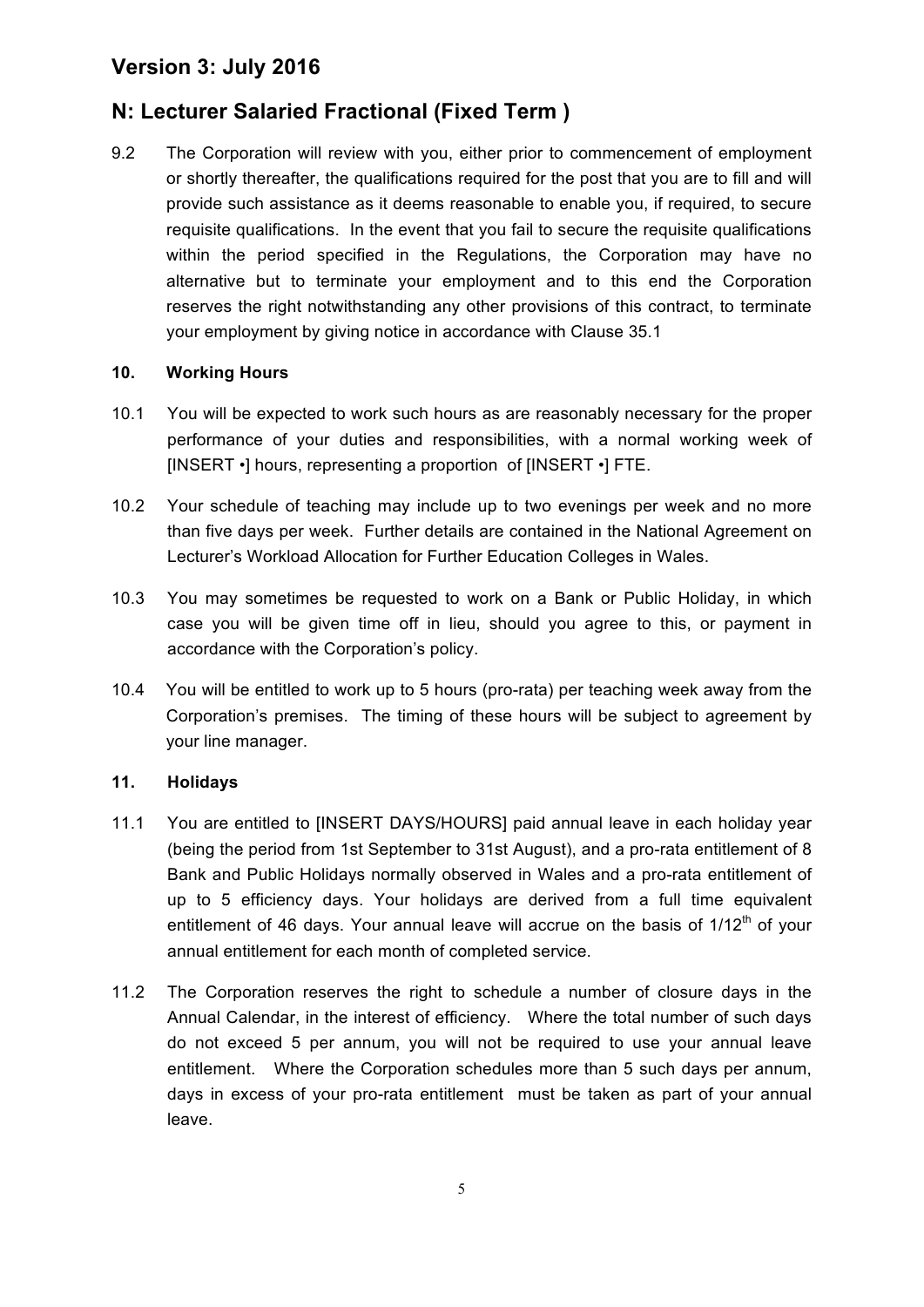# **N: Lecturer Salaried Fractional (Fixed Term )**

- 11.3 The timing of all holidays is subject to the agreement of your line manager. You are required to submit an outline schedule of any significant holidays, where possible before 31st October in any holiday year.
- 11.4 If, on the termination of your employment, you have exceeded your accrued holiday entitlement including Bank and Public holidays up to the date of termination, the Corporation will be entitled to deduct the excess from your final salary payment calculated at a rate of  $1/260<sup>th</sup>$  of your salary for each of the excess days. If you have any unused holiday entitlement, the Corporation will require you to take it during your notice period unless it agrees to pay you the appropriate sum in lieu.
- 11.5 If the Corporation terminates your employment, by reason of gross misconduct in accordance with Clause 35.3, any payment due for outstanding annual leave shall be limited to your statutory entitlement under the Working Time Regulations 1998. Any paid holidays (including Bank and Public holidays) taken shall be deemed first to have been taken in satisfaction of that statutory entitlement.
- 11.6 If either party has served notice to terminate the appointment, the Corporation may require you to take any outstanding holiday entitlement during the notice period. Any outstanding holiday entitlement shall be deemed to be taken during any period of garden leave under Clause 35.4
- 11.7 Holiday entitlement for one holiday year cannot be taken in subsequent holiday years unless otherwise agreed by the Principal. In some exceptional cases up to 5 days may be rolled forward, but only with the agreement of the Principal. Failure to take holiday entitlement in the appropriate holiday year will lead to forfeiture of any accrued holiday without any right to payment in lieu thereof.
- 11.8 If you are not able to take holiday entitlement due to sickness, accrual of holiday entitlement will be restricted to 28 days pursuant to the statutory requirements of the Working Time Regulations 1998 which will be paid in lieu (on termination of employment only) or carried over by agreement with Corporation's Human Resources on receipt of confirmation from your G.P.

#### **12. Expenses**

Expenses which you incur in the proper performance of your duties will be reimbursed by the Corporation providing that they have been approved in advance by your line manager and are matched by signed and approved receipts in accordance with the Corporation's Financial Regulations which can be obtained from [INSERT LOCATION].

#### **13. Pension**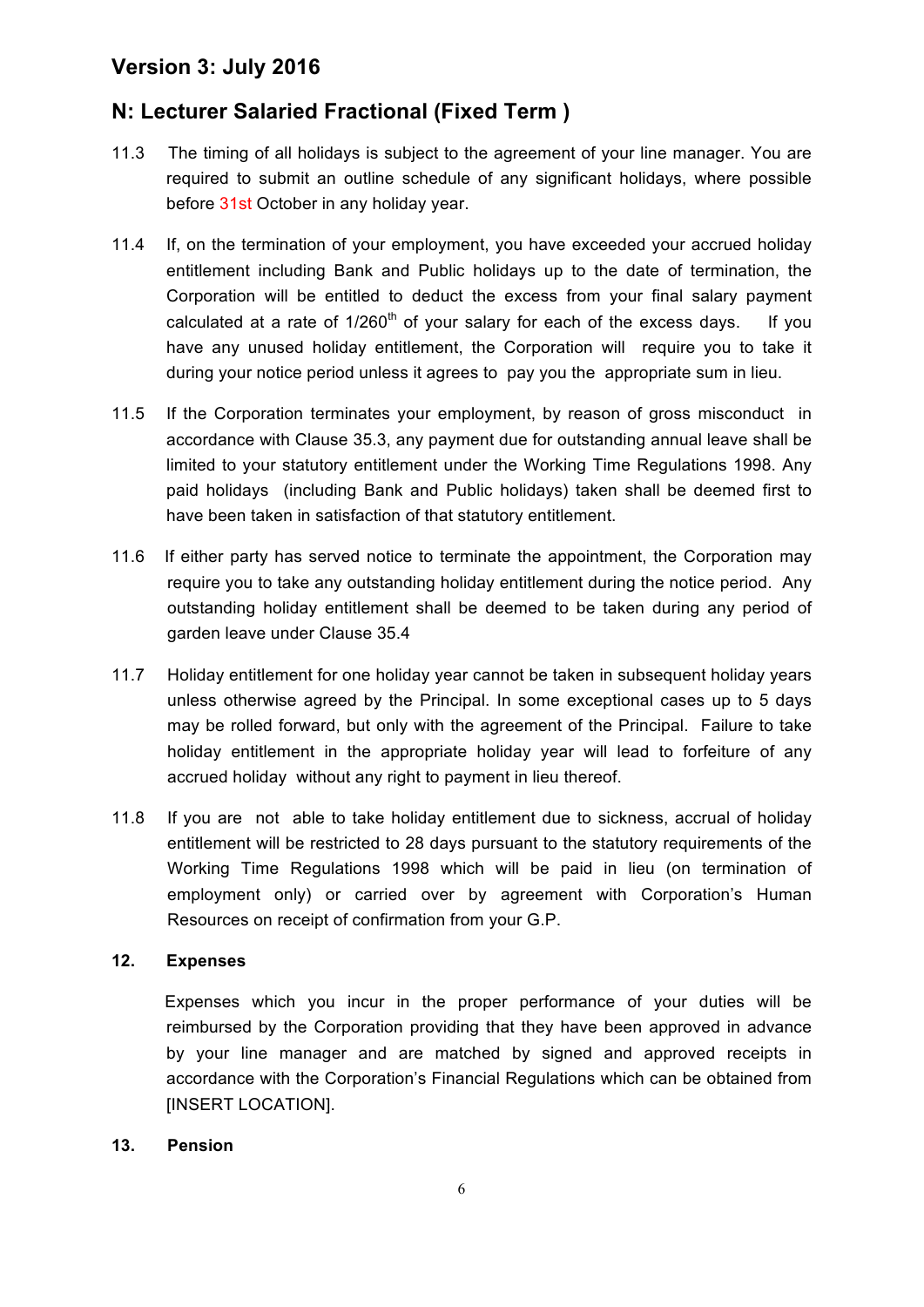# **N: Lecturer Salaried Fractional (Fixed Term )**

You will automatically become a member of the Teachers' Pension Scheme (TPS) subject to its terms and conditions from time to time in force. You may elect to opt out of the scheme at any time. Further details may be obtained from the TPS. If you opt out of the TPS, the Corporation is still obliged to comply with the employer duties under Part 1 of the Pensions Act 2008 and it will automatically enrol or re-enrol you into a Pension scheme as and when required by law.

#### **14. Deductions**

For the purposes of the Employment Rights Act 1996, you hereby authorise the Corporation to deduct from your salary or any other payments due to you any agreed sums due from you to the Corporation, including any overpayments, loans or advances made to you by the Corporation. You will be provided with a deduction schedule accordingly.

#### **15. Sickness**

- 15.1 If you are absent from work due to sickness or injury, you may be eligible to receive sick pay in accordance with the Corporation's Sickness Policy. Further details in respect of sickness may be obtained from [INSERT LOCATION]
- 15.2 The payment of sick pay is subject to your compliance with the Corporation's rules for the notification and verification of sickness absence, which are set out in the Sickness Policy.
- 15.3 The Corporation has the right to require you to attend a medical examination by a doctor or occupational health specialist nominated by the Corporation, in particular but not limited to circumstances where you are absent on long term sickness. The Corporation reserves the right to cease to make payments of sick pay in the event that you repeatedly fail to attend at such an appointment having been requested to do so, without reasonable justification.
- 15.4 If you receive compensation following an injury or accident which occurred outside work for loss of earnings, you will be required to repay to the Corporation compensation paid for such loss of earnings, up to the value of sick pay received less your statutory entitlement.

#### **16. Maternity Leave**

If you become pregnant, you will be eligible to take maternity leave and may qualify for employer and/or statutory maternity pay. Full details of the Corporation's Maternity Policy and the procedures with which you must comply in order to exercise your rights under it are available from [INSERT LOCATION].

#### **17. Paternity Leave**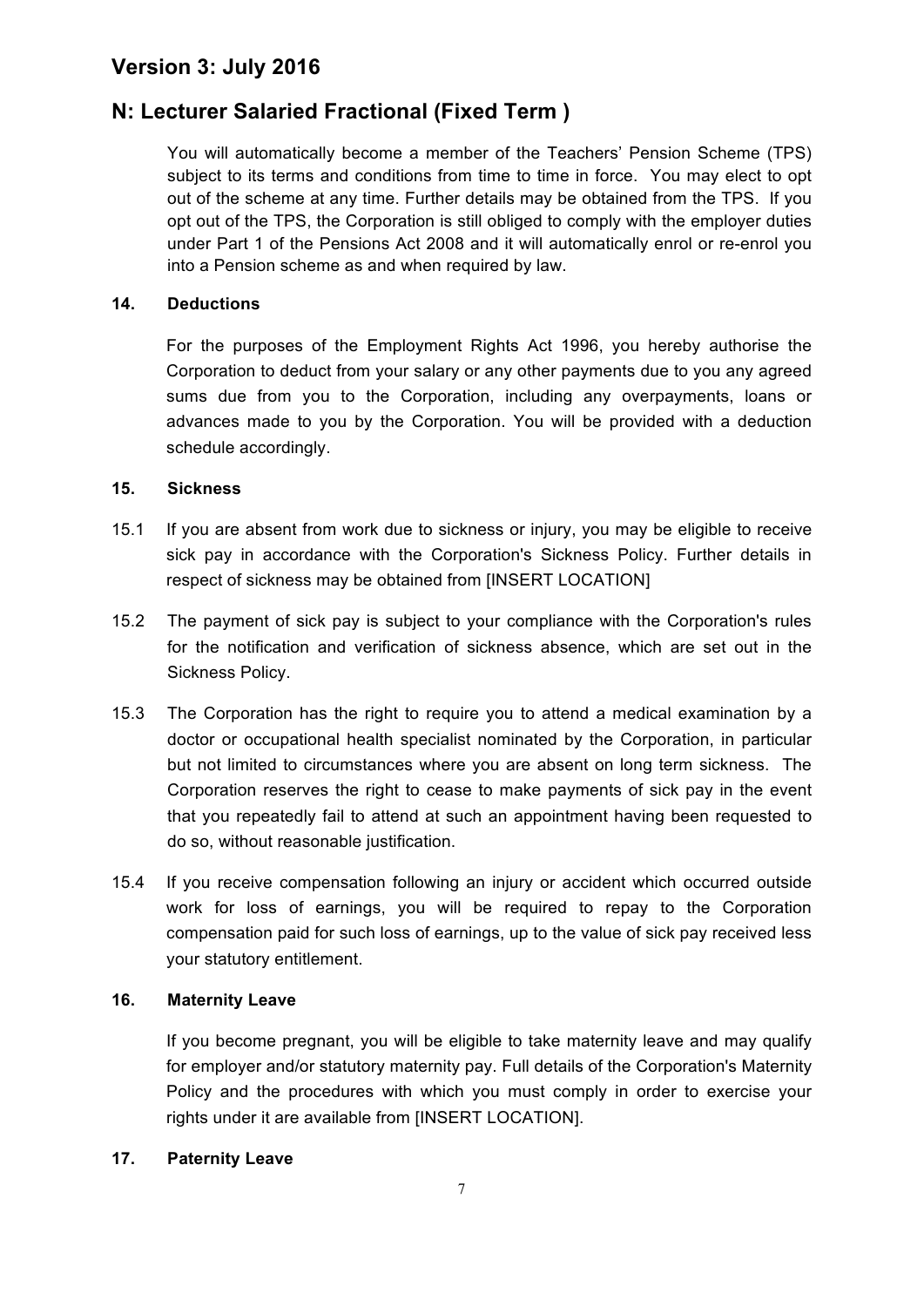# **N: Lecturer Salaried Fractional (Fixed Term )**

Where your Spouse/Partner becomes pregnant, you will be eligible to take paternity leave and receive paternity pay. Full details of the Corporation's Paternity Leave Policy and the procedures with which you must comply in order to exercise your rights under it are available from [INSERT LOCATION].

#### **18. Parental Leave**

You will be entitled to take parental leave in accordance with the Maternity and Parental Leave Regulations 1999, as amended, or alternatively in accordance with any policy or procedure on this subject which has been adopted by the Corporation. Further details in respect of parental leave may be obtained from [INSERT LOCATION].

#### **19. Adoption Leave**

If you adopt a child, you may be eligible to take adoption leave and receive adoption pay. Full details of the Corporation's Adoption Policy and the procedures with which you must comply in order to exercise your rights under it are available [INSERT LOCATION].

#### **20. Health and Safety**

The Corporation recognises and accepts its responsibilities as an employer to ensure, so far as is practicable, the health, safety and welfare of all its employees. A copy of the Health and Safety Policy, subject to amendment from time to time, can be obtained from [INSERT LOCATION]. You are responsible for familiarising yourself with the policy and adhering to the health and safety rules in the workplace.

#### **21. Exclusivity of Service**

- 21.1 You are required to devote your time, full attention and abilities to your duties during your contracted working hours and to act in the best interests of the Corporation at all times
- 21.2 You are required to notify the Corporation's Human Resources Department in writing of any other employment or paid activities that you currently undertake or intend to undertake for the duration of this contract.
- 21.3 The Corporation reserves the right to refuse permission to undertake such employment or paid activities where the following applies.
	- (i) there is a conflict or competition with the work of the Corporation
	- (ii) it involves the use of Corporation property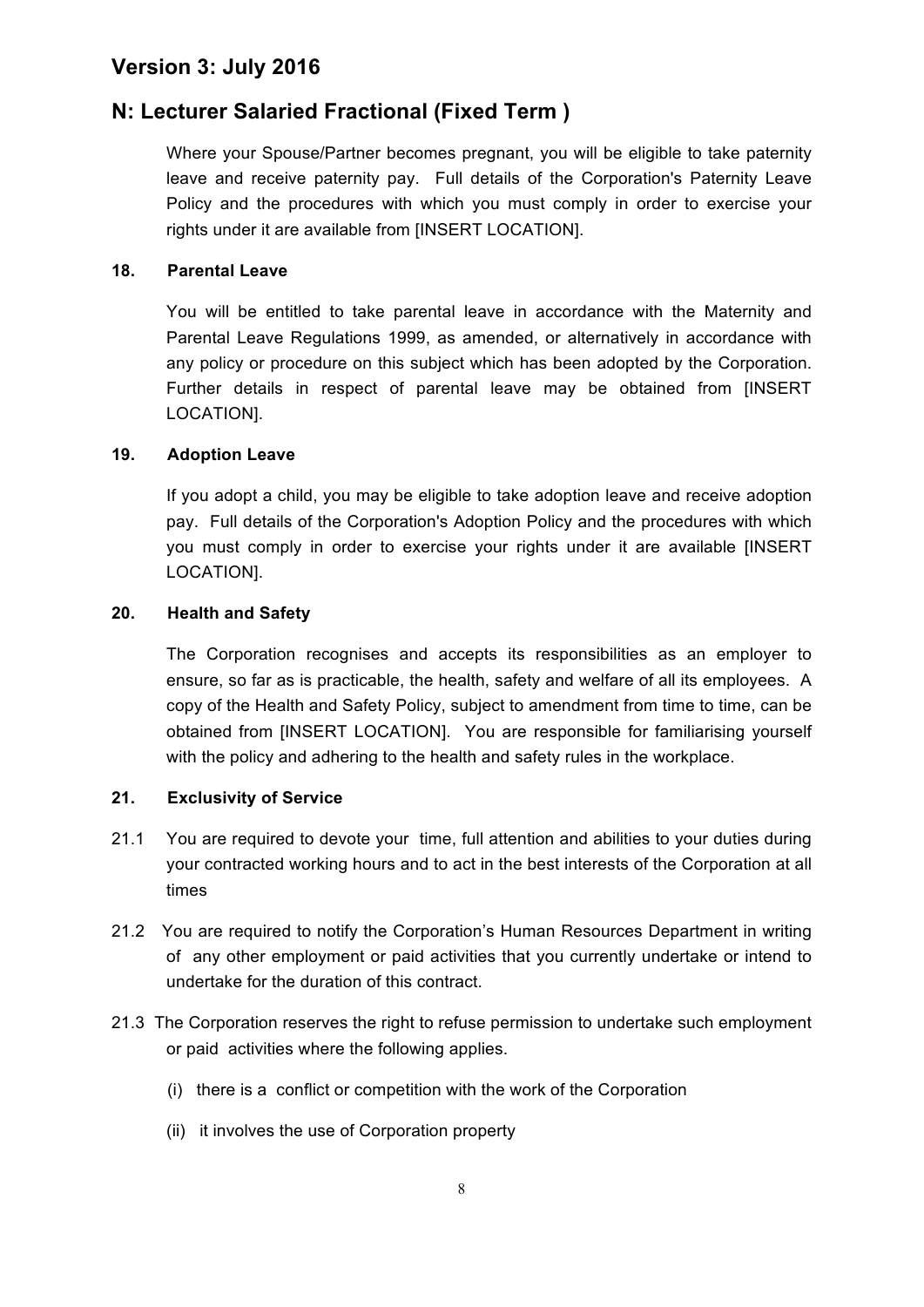# **N: Lecturer Salaried Fractional (Fixed Term )**

- (iii) it prevents the effective undertaking of your duties for the Corporation
- (iv) it contravenes the Working Time Regulations 1998;
- (v) it poses a risk to the Corporation's reputation.
- 21.4 If you have any doubts about possible conflicts of interest you must consult the Corporation's Human Resources Department and where required obtain written permission from the Principal.
- 21.5 Where paid leave of absence is granted to undertake activity for another organisation any payment (expenses exempt) received in respect of that activity must be transferred to the Corporation

#### **22. Confidentiality**

- 22.1 You shall not either during your employment (except in the proper performance of your duties), nor at any time after its termination, use for your own purposes (or for any purposes other than those of the Corporation) or divulge to any person, corporation, company or other organisation whatsoever any confidential information belonging to the Corporation or to any Subsidiary or relating to its or their affairs or dealings which may come to your knowledge during your employment. This restriction shall cease to apply to any information or knowledge which may come into the public domain after the termination of your employment, other than as a result of unauthorised disclosure by you or by any third party. The Trade Union and Labour Relations (Consolidation) Act 1992 (TULR(C)A 1992) requires employers to disclose information for the purposes of collective bargaining to accredited representatives of recognised trade unions. This restriction shall not apply to any use or disclosure authorised by the Corporation or required by law or in furtherance of a legitimate trade union activity.
- 22.2 Confidential information shall include (but shall not be limited to) the following:
	- (a) Information concerning the services offered or provided by the Corporation or any Subsidiary including the names of any persons, companies or other organisations to whom such services are provided, their requirements and the terms upon which services are provided to them (save that such information shall not be regarded as confidential once it has been published in any prospectus or other document which is available to members of the public).
	- (b) The Corporation's marketing strategies and business plans or those of any Subsidiary and the marketing strategies and business plans of other Corporations or governing bodies involved in collaborative partnerships if appropriate.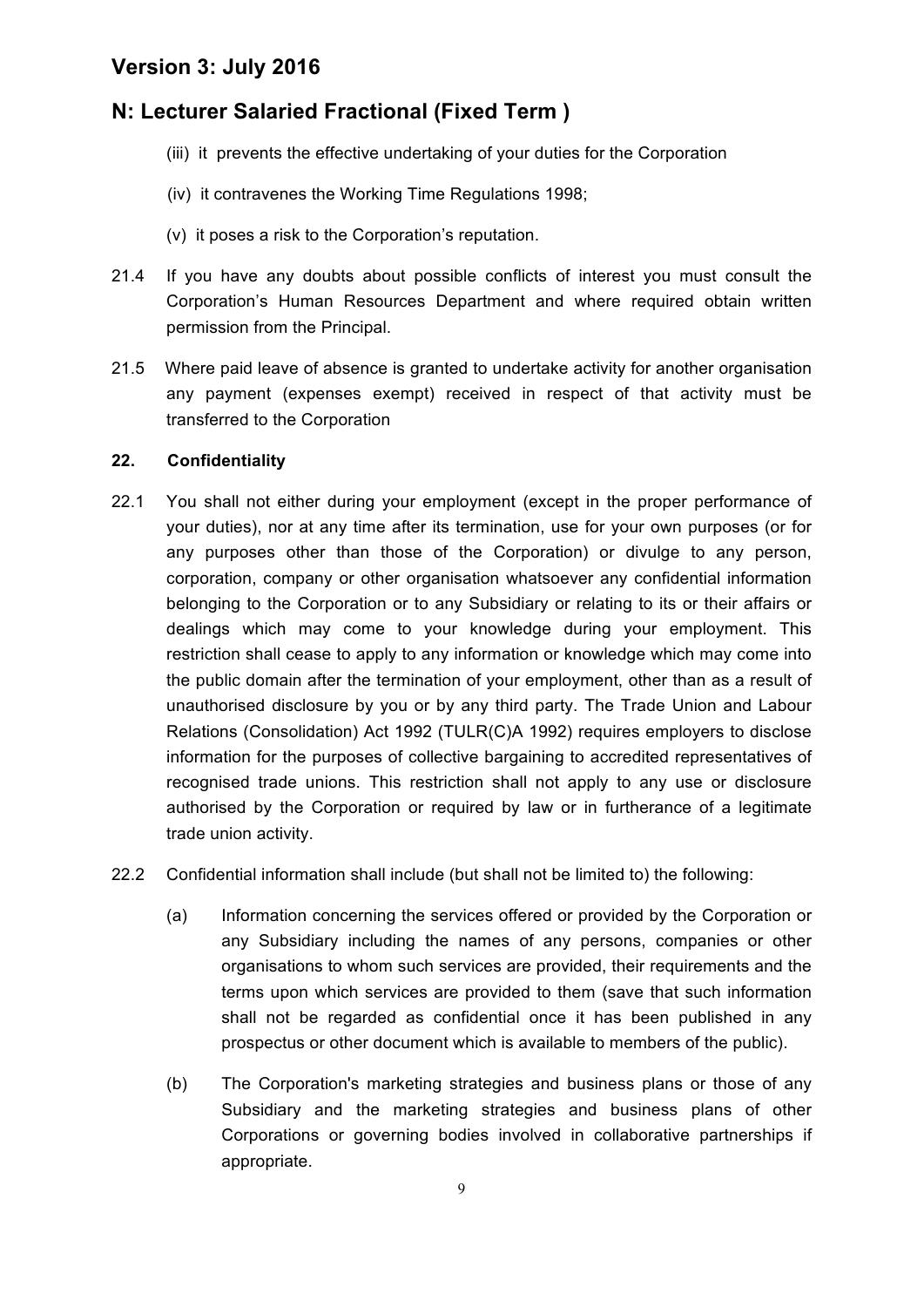# **N: Lecturer Salaried Fractional (Fixed Term )**

- (c) Any information relating to a proposed reorganisation, expansion or contraction of the Corporation's activities (or those of any Subsidiary) including any such proposal which also involves the activities of any other corporation or organisation.
- (d) Financial information relating to the Corporation or any Subsidiary (save to the extent that such information is included in published audited accounts).
- (e) Details of:
	- (i) Employees of the Corporation or any Subsidiary, the remuneration and other benefits paid to them and their experience, skills and aptitudes and /or
	- (ii) Any arrangements for the supply of personnel to the Corporation or any Subsidiary by a third party provider.
- (f) Any information which you have been told is confidential or which you might reasonably expect to be confidential.
- (g) Any information which has been given to the Corporation or any Subsidiary in confidence by students or other persons, companies or organisations.
- 22.3 Notwithstanding the above, the Corporation affirms that professional staff have freedom within the law to question and test received wisdom relating to academic matters, and to put forward new ideas, and controversial or unpopular opinions about academic matters without placing themselves in jeopardy or losing the jobs and privileges they have at the Corporation.
- 22.4 All records, documents and other papers (together with any copies or extracts thereof) made or acquired by you in the course of your employment shall be the property of the Corporation and must be returned to it upon request on the termination of your employment.
- 22.5 Nothing in this contract, and in particular this Clause 22, is intended to prejudice your rights in relation to any protected disclosure under the meaning of Section 43A of the Employment Rights Act 1996, as amended from time to time (Whistleblowing).
- 22.6 Any request received by you under the Freedom of Information Act 2000 will be forwarded to [your Line Manager/HR Department/Information Officer] for consideration. Under no circumstances should you respond to such a request directly.

#### **23. Data Protection**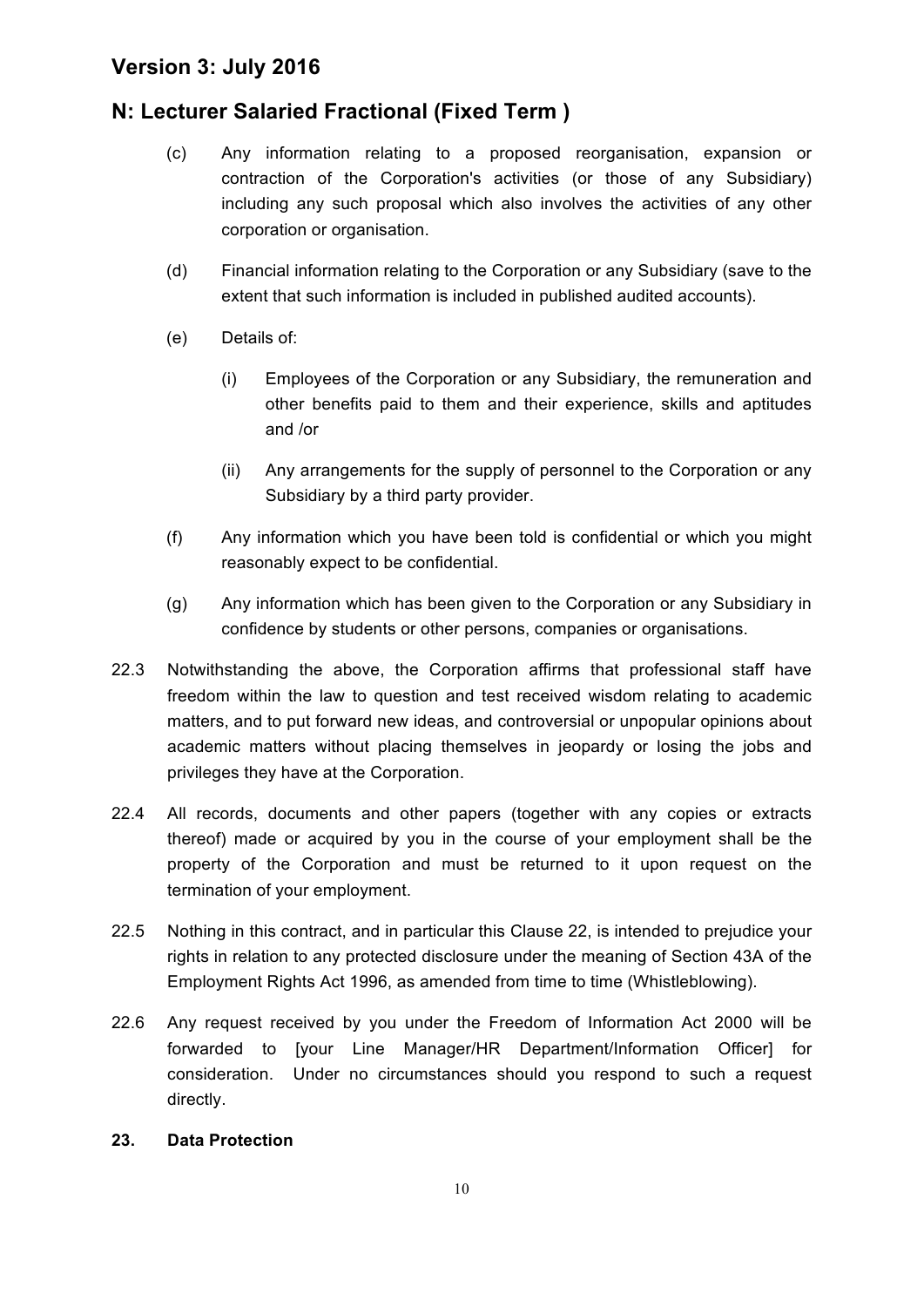# **N: Lecturer Salaried Fractional (Fixed Term )**

23.1 You agree to abide by the Corporation's Data Protection Policy available at [INSERT LINK] as amended from time to time and the provisions of the Data Protection Act 1998 when handling personal data in the course of employment including personal data relating to any employee, student, client, supplier or agent of the Corporation or any subsidiary.

#### **24. Copyright**

- 24.1 The copyright in all records, documents and course materials produced or made by you in the course of your employment after your appointment to the College, shall belong to the Corporation.
- 24.2 The copyright of any work or design compiled, edited or otherwise brought into existence by you as a scholarly work for the purposes of furthering your professional career shall belong to you. "Scholarly work" includes items such as books, contributions to books, articles and conference papers, and shall be construed in the light of the common understanding of the phrase in further and higher education.

#### **25. Grievances**

- 25.1 If you have a grievance relating to your employment, you are entitled to invoke the Corporation's Grievance Procedure which is available from [INSERT LOCATION].
- 25.2 You may from time to time be required to participate in some capacity in an employee grievance.

#### **26. Disciplinary Procedures**

- 26.1 The Corporation expects reasonable standards of performance and conduct from its employees. Details of the Corporation's Procedures can be found at [INSERT LOCATION] together with the Staff Code of Conduct.
- 26.2 You may from time to time be required to participate in some capacity in a disciplinary procedure.

#### **27. Capability Procedures**

The Corporation has procedures in place designed to assist and encourage all employees to achieve and maintain standards of job performance. The aim is to ensure consistent and fair treatment for all and to assist any employee who is considered to be experiencing difficulties in performing satisfactorily the duties required of the post to which s/he was appointed. Details of the Corporation's Procedures can be found at [INSERT LOCATION].

#### **28. Protected Disclosures - Whistleblowing**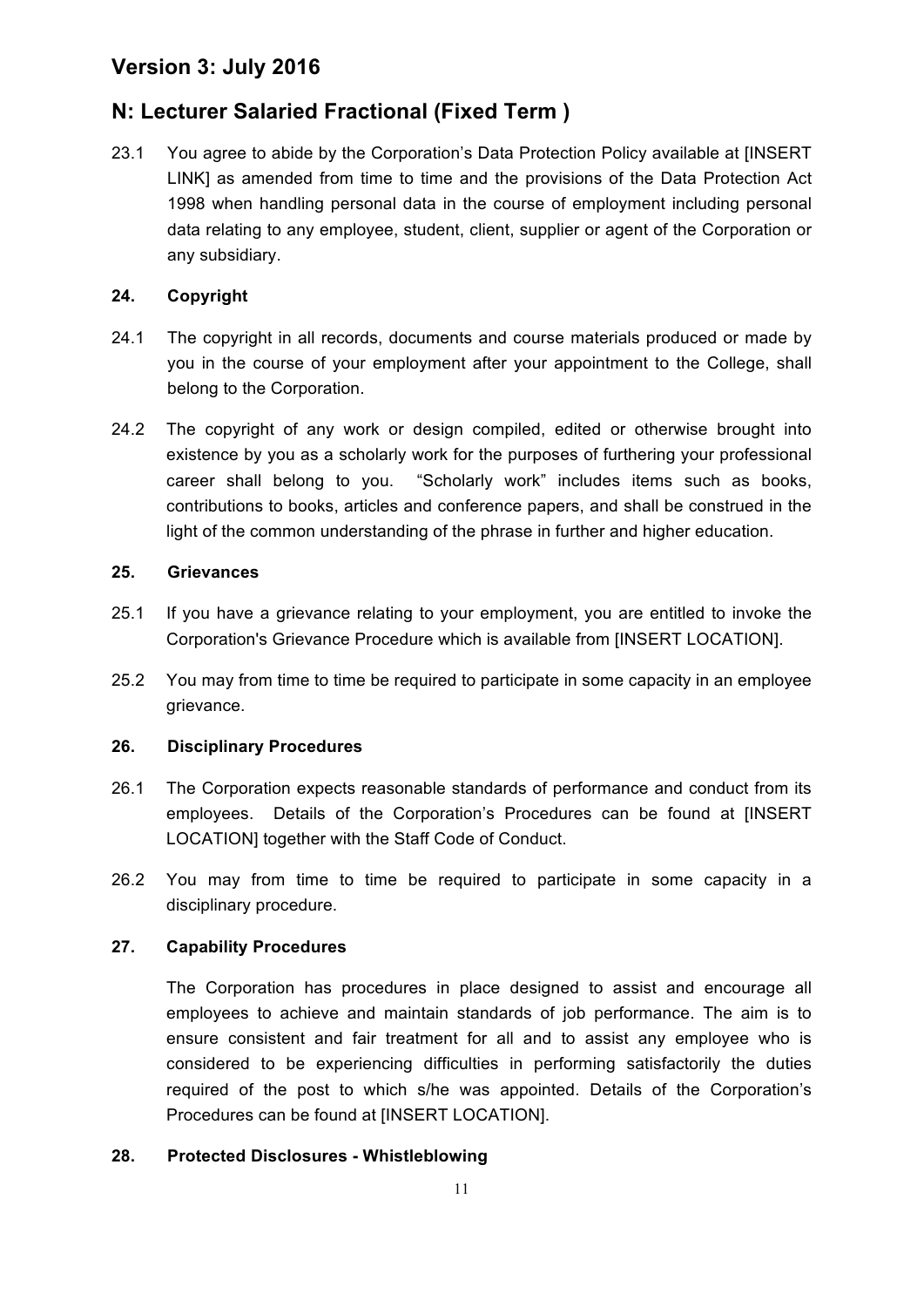# **N: Lecturer Salaried Fractional (Fixed Term )**

If you have concerns regarding activities including but not limited to malpractice, fraud or corruption within the Corporation and /or any of its subsidiaries you should refer to the Corporation's Whistleblowing Policy which can be found at [INSERT LOCATION] to assist you in raising your concerns.

#### **29. Safeguarding Children and Adults**

The Corporation has policy and procedures in place which set out the statutory safeguarding responsibilities of Further Education Colleges, as well as good practice recommendations, in relation to children and adults. All employees are required to adhere to the Corporation's Safeguarding Policy and associated procedures and guidance, which may be varied by the Corporation from time to time. Details can be found at [INSERT LOCATION].

#### **30. Social Networking**

You should be aware that the internet is provided primarily for business use. The Corporation recognises that many employees use the internet, including social media for personal and business purposes. You should therefore have due regard to the Corporation's Social Media and/or Email Policy and/or Acceptable Usage Policy when using the internet including social media for personal and business purposes.

#### **31. Monitoring of Telecommunications**

In accordance with the Corporation's policies, the Corporation has the right to monitor any and all aspects of its telephone and computer systems that are made available to you and to monitor, intercept and/or record any communications made by you, including any type of telephone, e-mail or Internet communications, for any purposes authorised under the Telecommunications (Lawful Business Practice) (Interception of Communications) Regulations 2000 and any amending or supplementary legislative or regulatory requirements.

#### **32. Criminal Acts**

In the event that you are under caution, arrested, charged with, and/or convicted of, a criminal act, you will advise the Corporation's Human Resources Department immediately. Failure to do so may result in disciplinary action.

#### **33. Anti-Bribery and Corruption**

33.1 Every employee and individual acting on the Corporation's behalf is responsible for maintaining the Corporation's reputation and for conducting their duties honestly and professionally. In accordance with this, you are required to adhere to the Corporation's Anti-Bribery Policy. Details can be found at [INSERT LOCATION].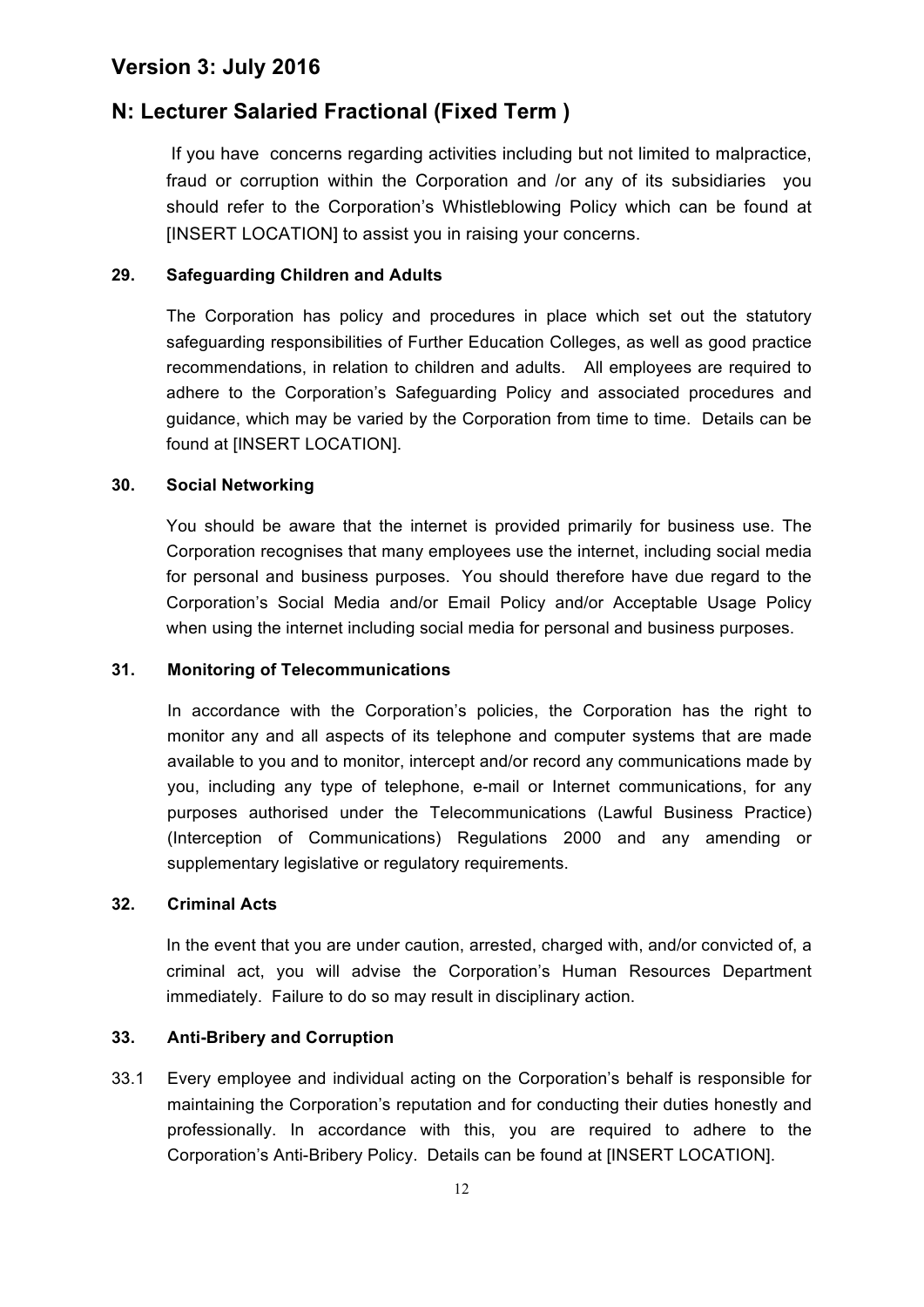# **N: Lecturer Salaried Fractional (Fixed Term )**

33.2 You agree that you will report any suspicious conduct that may amount to a bribe being offered, promised, given, requested or accepted (either involving you or another employee or person acting for, or on behalf of, the Corporation) immediately to the relevant individuals within the Corporation in accordance with the Anti-Bribery Policy.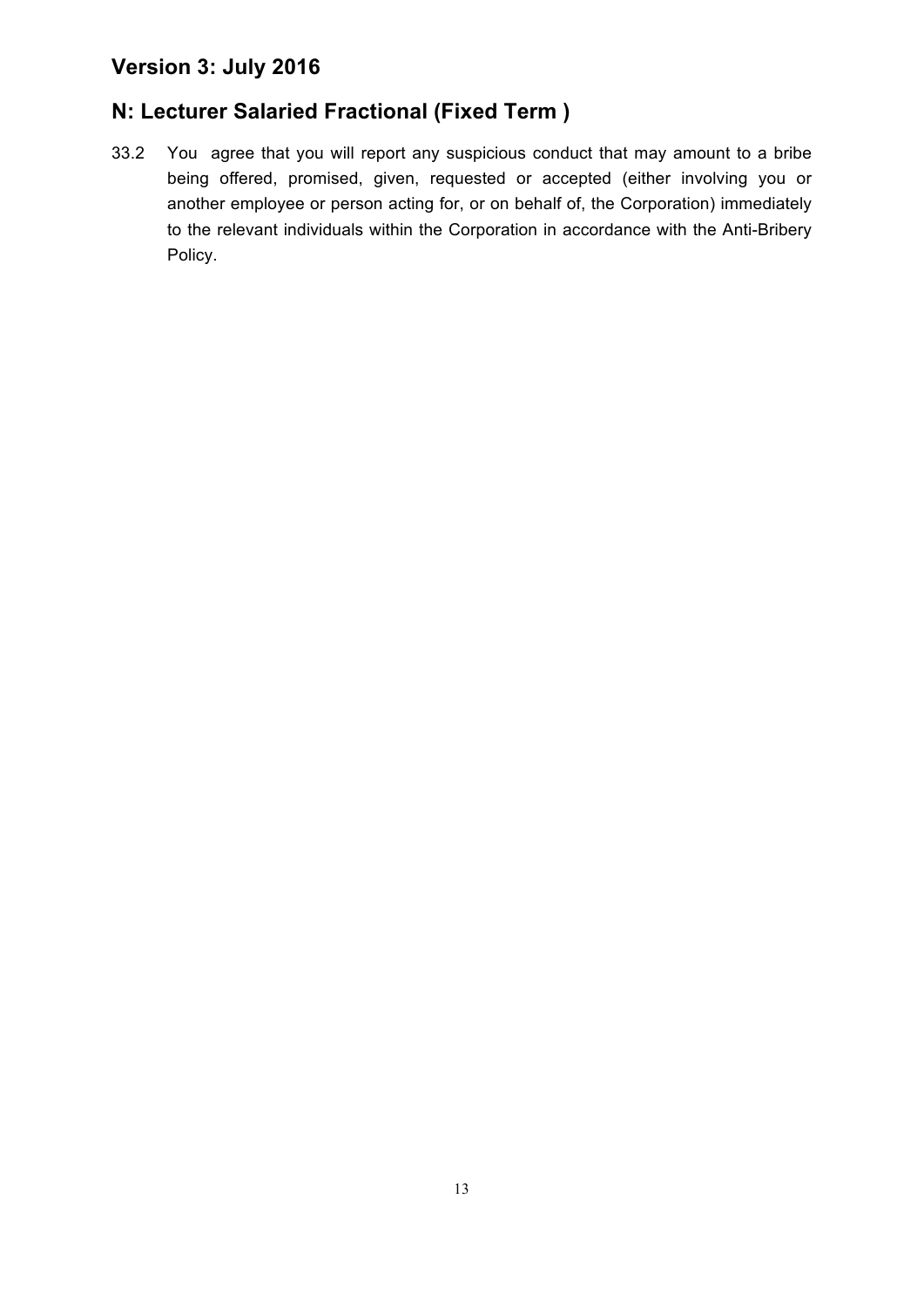# **N: Lecturer Salaried Fractional (Fixed Term )**

#### **34. Trade Union Membership**

- 34.1 You have the right to belong to a trade union of your choice. The following trade union[s] are currently recognised by the Corporation for Staff: [ENTER TU DETAILS AND RELEVANT BARGAINING GROUP].
- 34.2 The Corporation will provide information to the recognised trade unions to allow them to organise within the college. Your details will be provided unless you notify us, in writing that you do not wish your name to be provided.

#### **35. Termination of Employment**

- 35.1 After the successful completion of any probationary period, the Corporation may terminate your employment by giving you in writing whichever is the greater is of:
	- (a) 2 months' notice
	- (b) one weeks' notice for each year of service, up to a maximum of 12 weeks' notice.
- 35.2 You may terminate your employment at any time by giving the Corporation 2 months' notice in writing
- 35.3 The Corporation may terminate your employment without notice or without compensation in lieu of notice if you are found guilty of gross misconduct.
- 35.4 During any period of notice of termination (whether given by you or the Corporation), the Corporation shall be under no obligation to assign any duties to you and shall be entitled to exclude you from its premises ("garden leave"), although this will not affect your right to receive your normal salary and other contractual benefits. If you are required to take '"garden leave" during the notice period, Clause 21 shall continue to apply.
- 35.5 Your employment will terminate automatically upon the date specified in Clause 1.

#### **36. Return of Corporation Property**

36.1 Upon the termination of your employment (for whatever reason) you hereby agree to return to the Corporation all [documents, student work, IT equipment, books, office equipment, keys, security passes, credit cards, college car *– delete/amend as appropriate*] and any other property belonging to the Corporation. This includes all documents and information whether stored electronically or as hard copy.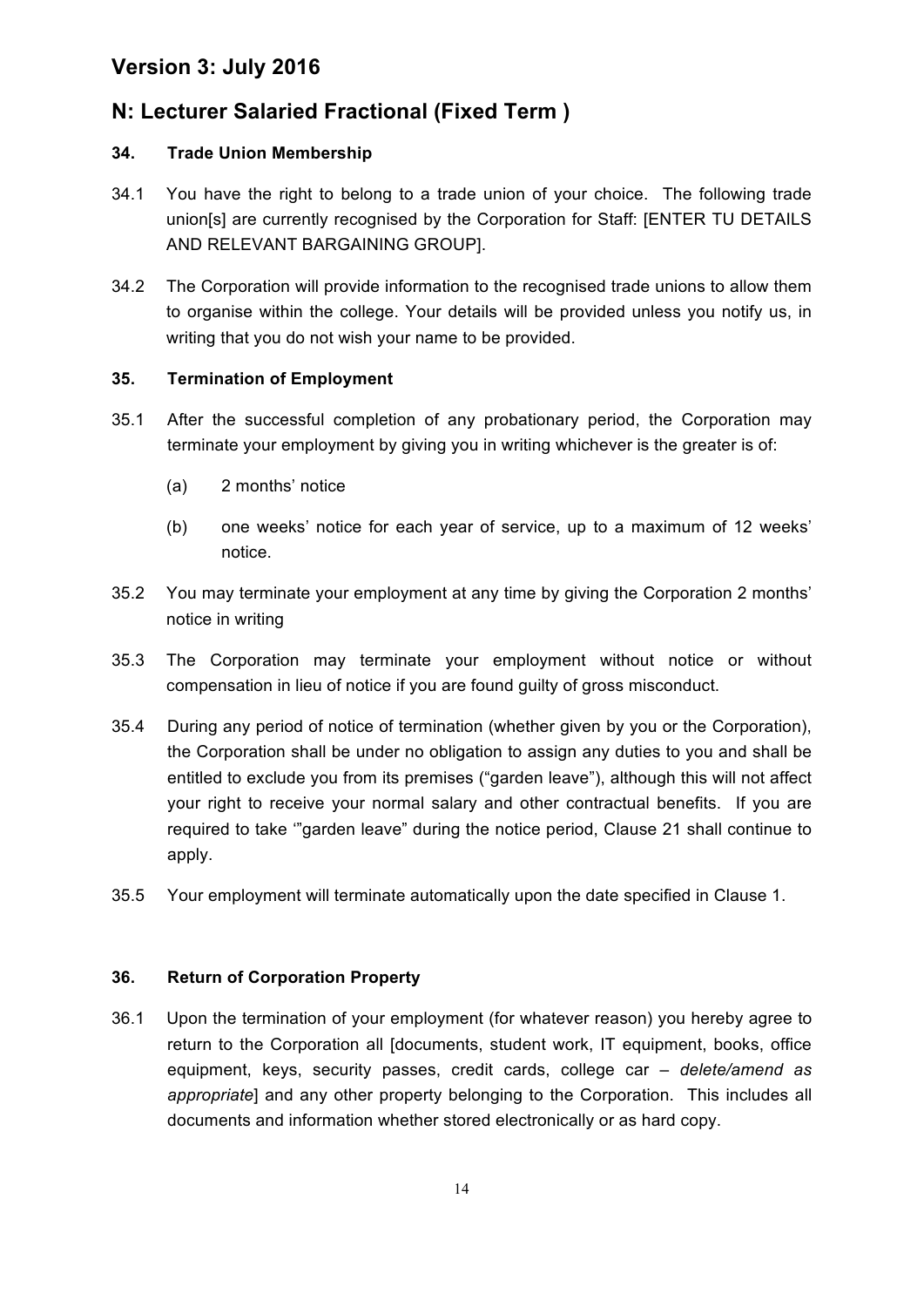# **N: Lecturer Salaried Fractional (Fixed Term )**

- 36.2 All Corporation property must be returned no later than your last date of employment with the Corporation. You are also required to return to the Corporation any college property that may come into your possession after your employment ends.
- 36.3 It is your responsibility to return Corporation property. With reference to Clause 14 (Deductions), you hereby agree that any failure to return such property will entitle the Corporation to withhold the whole or any part of any wages due to you from the Corporation up to the second hand replacement cost of the non-returned property'. The Corporation reserves the right to issue legal proceedings against you in the event that it is unable to recover, by way of a withholding of salary a sum representing up to the second hand replacement cost of the property which is unreturned.

#### **37. Collective Agreements**

National collective agreements which are currently in existence (as set out in Appendix 1) are expressly incorporated into this contract. These agreements may be varied from time to time following negotiations with the recognised trade unions through the Wales Negotiations Committee Further Education (WNCFE).

#### **38. Prior and subsequent agreements**

- 38.1 This Contract of Employment and Collective Agreements listed in Appendix 1 are in substitution for any previous letters of appointment or contracts of employment.
- 38.2 Any changes in the terms and conditions of employment applicable to staff appointed by the Corporation on the terms and conditions set out herein, which may be agreed after the date of this Contract between the Corporation and any trade unions recognised by the Corporation in respect of such staff, shall be incorporated automatically into your Contract of Employment.
- 38.3 Any future national collective agreements reached after the date of this contract through the WNCFE will be expressly incorporated into this contract in accordance with the procedures set out in the National Recognition Agreement.

#### **39. Interpretation**

In this contract "Subsidiary" means any company, association, society or other entity directly or indirectly controlled by the College, for which purpose 'control' means either ownership of more than 50% of the voting share capital (or equivalent right of ownership) of such company, association, society or other entity or power to direct its policies and management whether by contract, statute or otherwise.

#### **40. Applicable Law**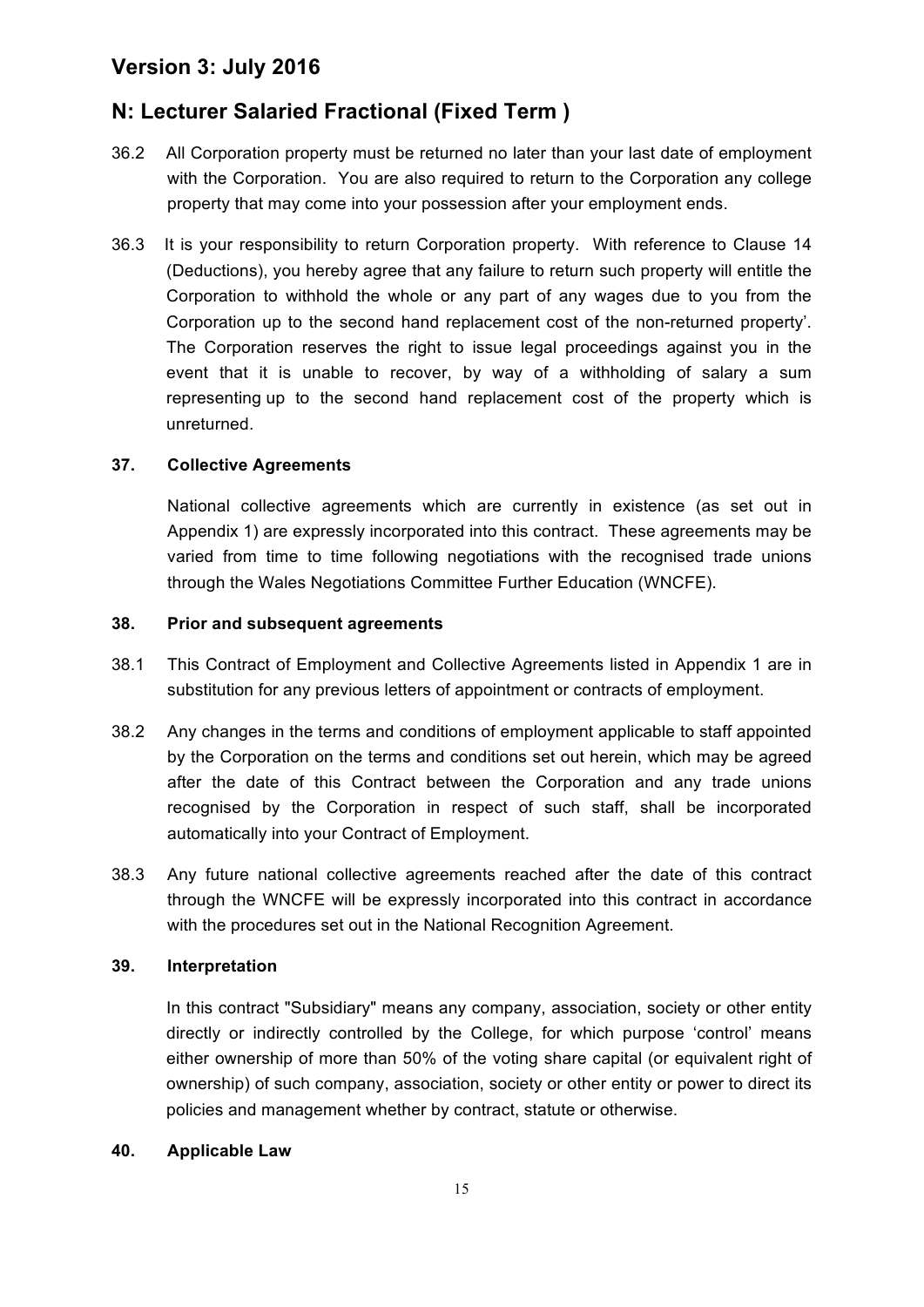# **N: Lecturer Salaried Fractional (Fixed Term )**

English and Welsh law shall apply to this Contract and the parties to this Contract submit to the jurisdiction of the courts of England and Wales.

#### **41. Reporting cases of misconduct or professional incompetence**

- 41.1 It is a statutory requirement for the Corporation to refer information to the Disclosure and Barring Service when an employee has been removed from regulated activity because the Corporation believes s/he has engaged in relevant conduct, or posed a risk of harm to children or vulnerable adults, or when an employee leaves their post in circumstances where they would or might otherwise have been removed because they harmed, or posed a risk of harm to a child or vulnerable adult.
- 41.2 In accordance with the Education (Supply of Information) (Wales) Regulations 2009 the Corporation will report to the General Teaching Council for Wales (or any successor body formed to monitor professional standards within the FE Sector), cases of misconduct, professional incompetence or conviction of a relevant offence of a registered teacher or member of staff, which results in the Corporation ceasing to engage the services of that person.

#### **42. Education Workforce Council (EWC)**

You are required to be registered by the EWC. You are therefore subject to the rules and regulations of this body.

#### **43. Post Termination Restrictions**

Either :

There are no Post Termination Restrictions for this post.

OR

The Post Termination Restrictions are set out in Appendix 2.

#### **Declaration**

I hereby confirm my agreement to the terms and conditions set out above.

Signed : ............................................................. Date ………………………..

(Name of Employee)

Signed : ...........................................................… Date …………………………..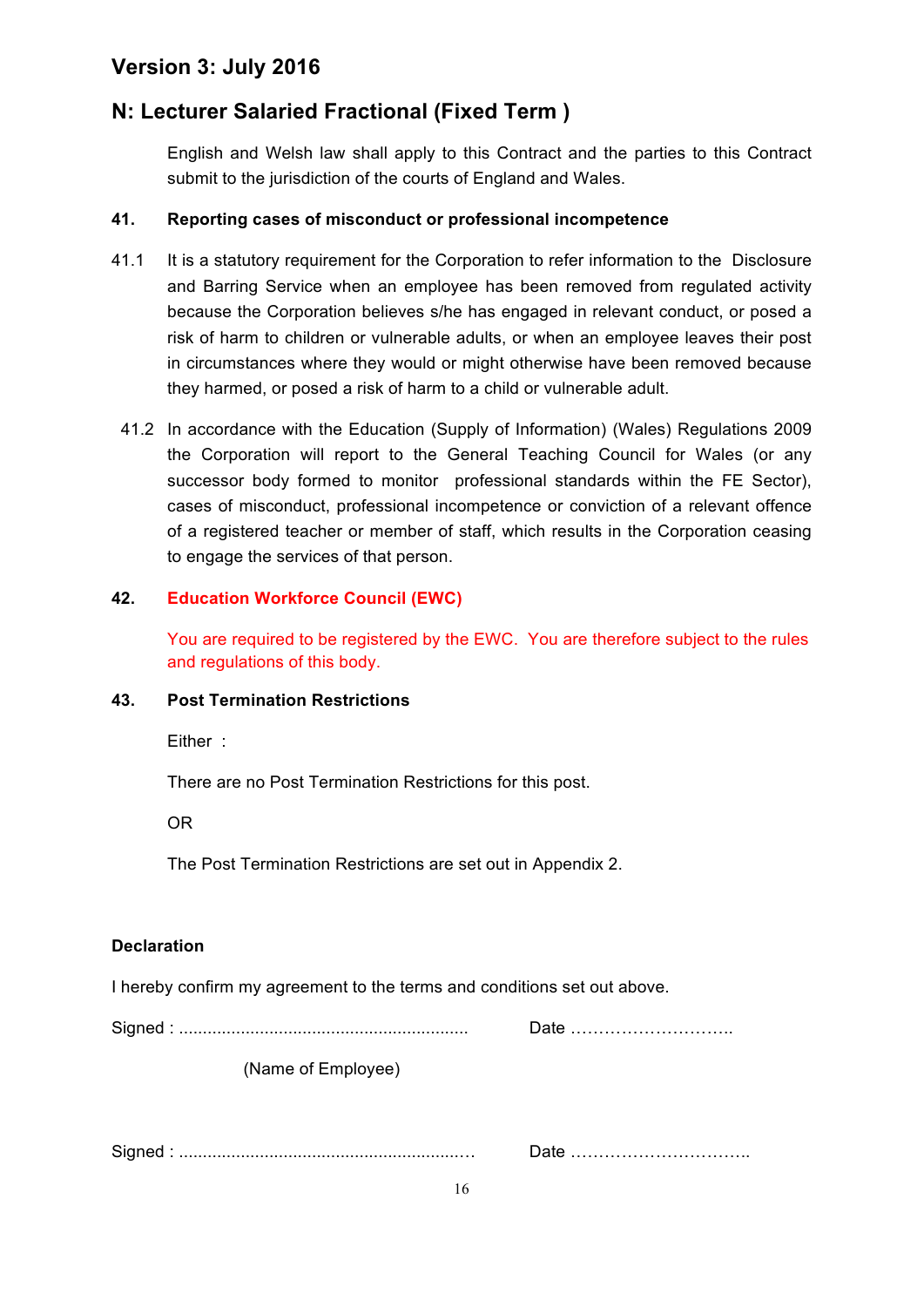# **N: Lecturer Salaried Fractional (Fixed Term )**

(For and on behalf of the Corporation)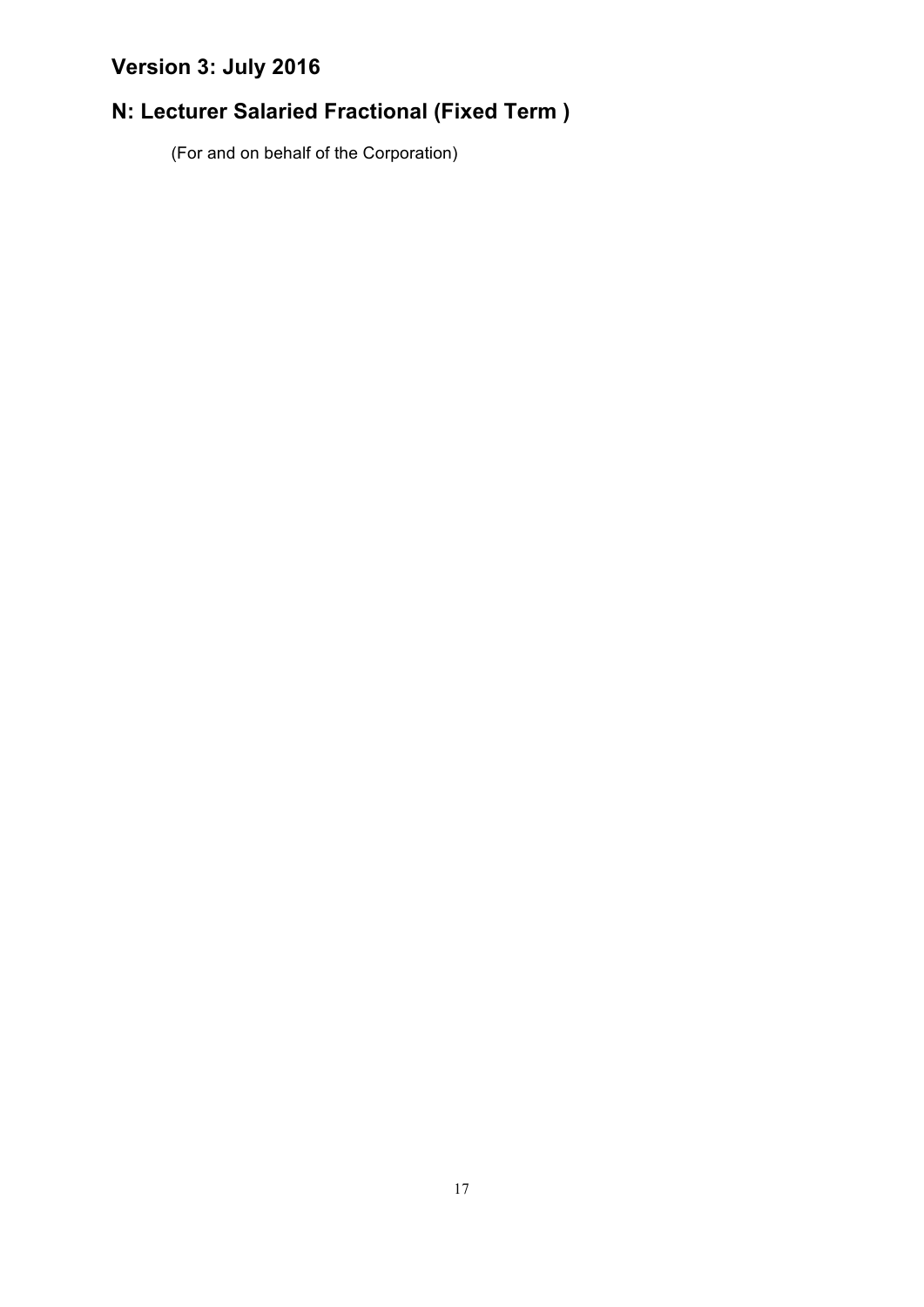# **N: Lecturer Salaried Fractional (Fixed Term )**

#### **Appendix 1 – Collective Agreements**

- 1. Agreement on the Employment of Part Time Lecturing Staff in FE Colleges and Institutions in Wales (2005)
- 2. Pay Wales Agreement Year 3 (2005/6) (Threshold Progression)
- 3. National Agreement on Lecturer's Workload Allocation for Further Education Colleges in Wales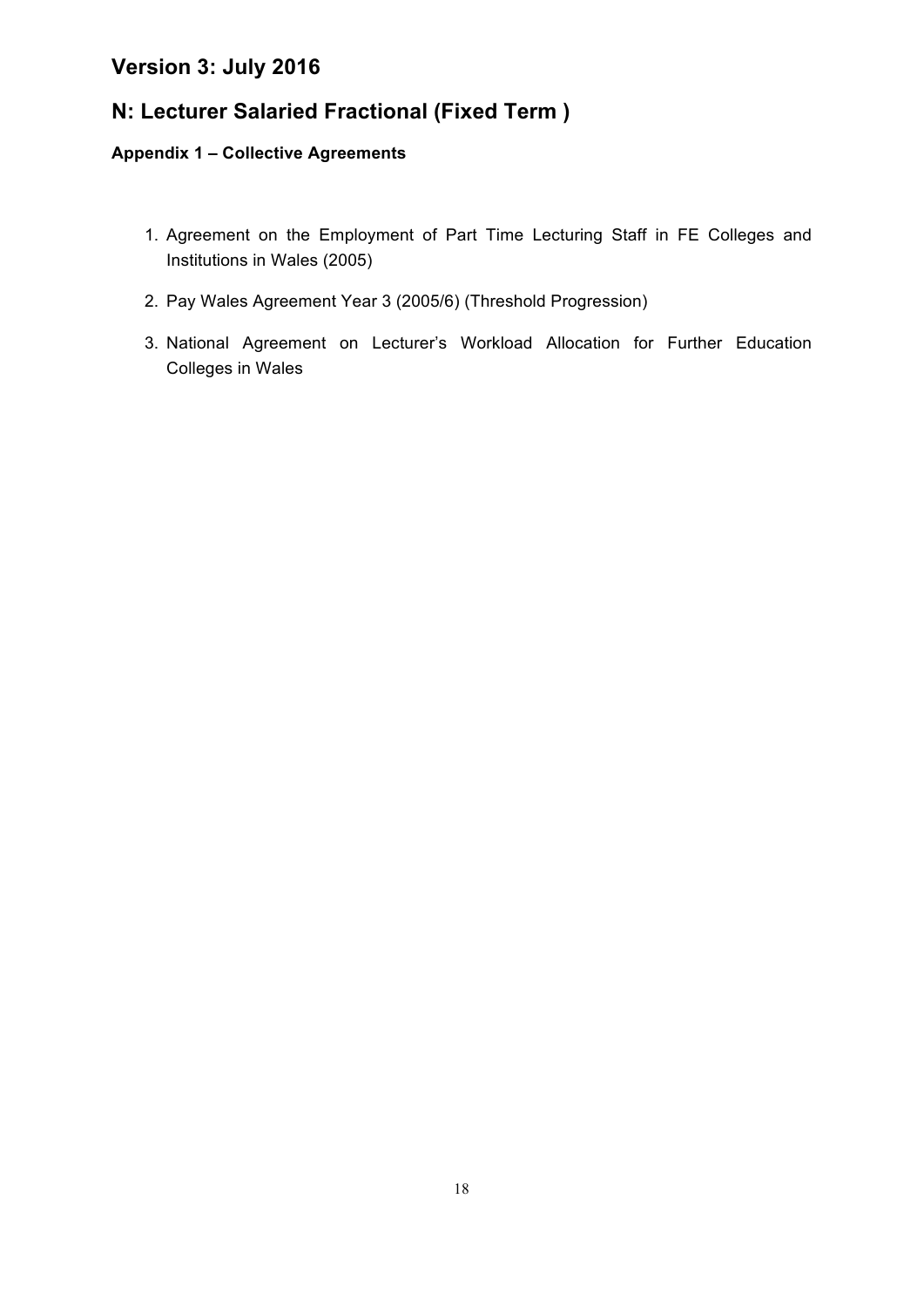# **N: Lecturer Salaried Fractional (Fixed Term )**

#### **Appendix 2**

#### **1 Post-termination Restrictions**

- 1.1 For the purposes of Clause 1.2 below, the following words shall have the following meanings:
	- (a) "Client" shall mean any person, corporation, company or other organisation to whom or which the Corporation supplied services during the twelve months preceding the Termination Date and with whom or which, during such period, you had personal dealings in the course of your employment but shall exclude any such person who was enrolled as a student on a publicly funded course with the Corporation and any such organisation which distributes public funds for education and training purposes;
	- (b) "Restricted Services" shall mean any services which are the same as or similar to any services supplied by the Corporation with which your duties were concerned or for which you were responsible during the twelve months immediately preceding the Termination Date;
	- (c) "Termination Date" shall mean the date of termination of your employment.
- 1.2 You hereby undertake that you will not during a period of twelve months immediately following the Termination Date without the prior written consent of the Corporation whether by yourself, through your employees or agents or otherwise howsoever and whether on your own behalf or on behalf of any other person, corporation, company or other organisation, directly or indirectly:
	- (a) solicit business from or canvass any Client if such solicitation or canvassing is in respect of Restricted Services;
	- (b) supply Restricted Services to any Client;
	- (c) solicit or induce or endeavour to solicit or induce any person who is on the Termination Date employed by the Corporation in a managerial capacity or as a member of its academic staff to cease working for or providing services to the Corporation, whether or not any such person would thereby commit a breach of contract;
	- (d) employ or otherwise engage in the supply of Restricted Services to any Client any person who is on the Termination Date, or was during the twelve months preceding the Termination Date, employed by the Corporation in a managerial capacity or as a member of its academic staff.